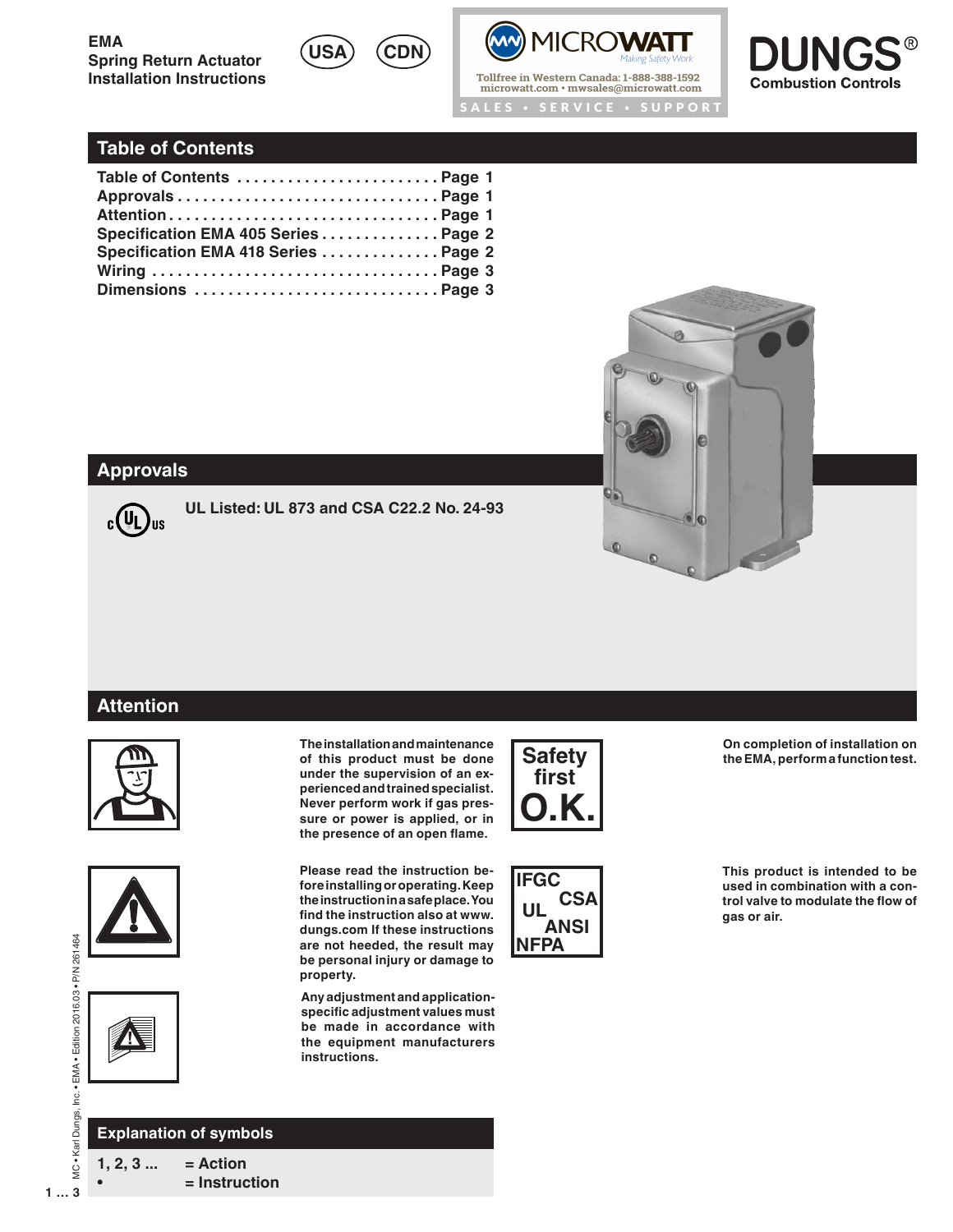# **Specification EMA 405 Series**

**EMA** These actuators meet the requirements for damper control or valve control applications where it is desirable to power the crank arm in one direction (CW) to 90 degrees and return it to a normally closed position (CCW) via spring return upon power interruption



#### **EMA 405 & EMA 405-1 Electrical Ratings**

120 VAC (+10 % / -15 %); 60 Hz **Electrical Connection** 1/2" NPT conduit knockout **Power Consumption** 45 VA Running 45 VA Holding



**Enclosure Rating** NEMA Type 1



**Torque** 16 in/lb output



#### **Ambient Temperature**

 $-40$  °F to  $+136$  °F ( $-40$  °C to  $+58$  °C) Note: Surface temperature during normal operation can reach 40 °F above ambient.

**Cycling Rate:** EMA is rated for 100 % duty cycling & continous cycling. Cycle life rating is 100,000 cycles (0-90°/cycle).

# **Specification EMA 418 Series**

**EMA** These actuators meet the requirements for damper control or valve control applications where it is desirable to power the crank arm in one direction (CW) to 90 degrees and return it to a normally closed position (CCW) via spring return upon power interruption



#### **EMA 418-2 Electrical Ratings** 120 VAC (+10 % / -15 %); 60 Hz **Electrical Connection** 1/2" NPT conduit knockout **Power Consumption** 120 VA Running

42 VA Holding





**Enclosure Rating** NEMA Type 1

**Torque** 60 in/lb output

#### **Cycling Rate:**

EMA is rated for 100 % duty cycling & continous cycling. Cycle life rating is 100,000 cycles (0-90°/cycle).

#### **Ambient Temperature**

 $-40$  °F to  $+136$  °F ( $-40$  °C to  $+58$  °C) Note: Surface temperature during normal operation can reach 40 °F above ambient.

| Model No.      | Order No. | <b>Travel</b> | <b>Opening time Opening time</b><br>no load | full load       | Torque <sup>1</sup><br>$(in.- lbs.)$ | <b>Weight Lbs.</b><br>(actual/shipping) |
|----------------|-----------|---------------|---------------------------------------------|-----------------|--------------------------------------|-----------------------------------------|
| <b>EMA-405</b> | 269227    | $180^\circ$   | 20 <sub>s</sub>                             | 60 s            | 16                                   |                                         |
| EMA-405-1      | 269228    | $90^{\circ}$  | 10 s                                        | 60 s            | 16                                   |                                         |
| EMA-418-2      | 269242    | $90^{\circ}$  | 10 s                                        | 30 <sub>s</sub> | 60                                   |                                         |